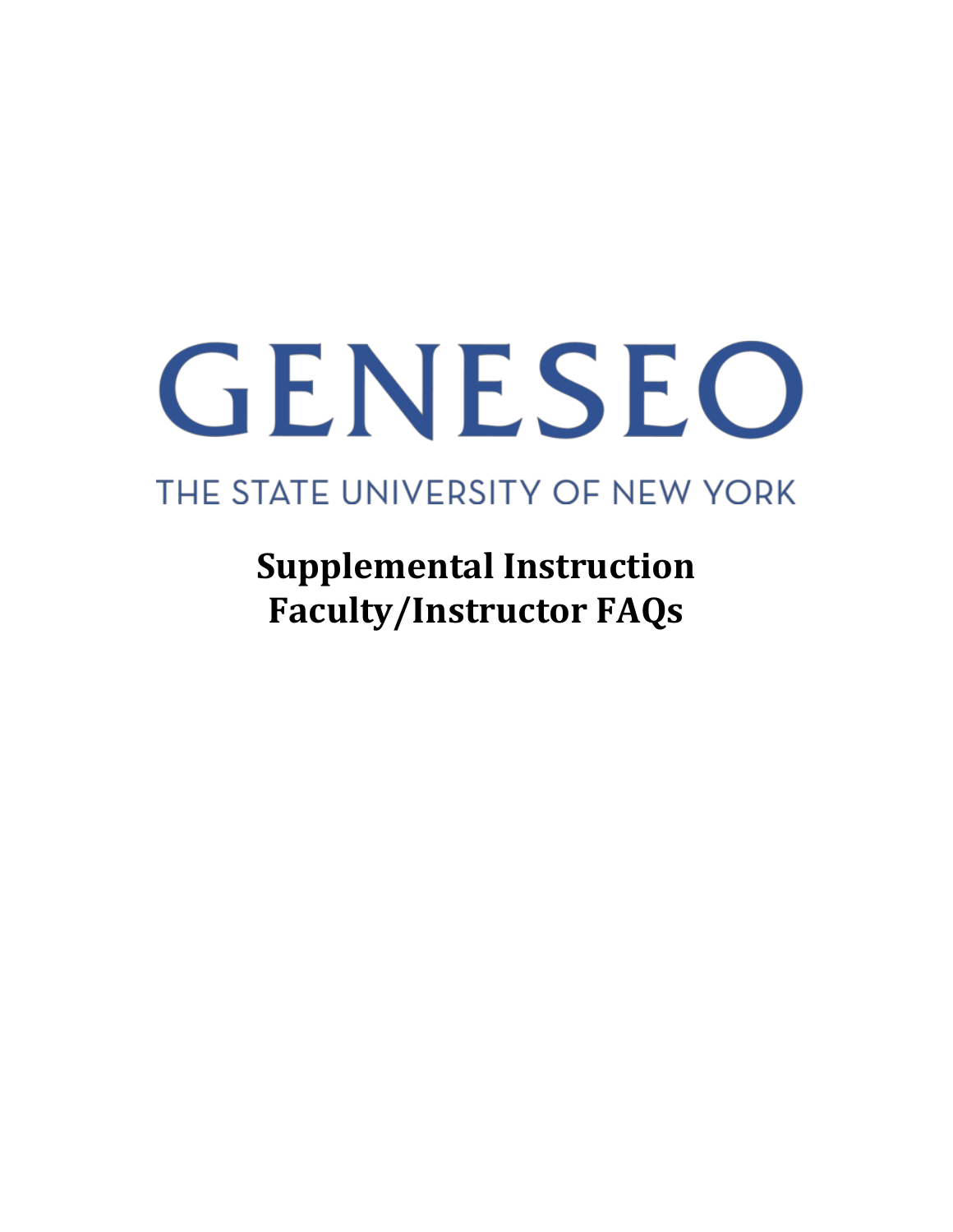# **What exactly** *is* **Supplemental Instruction?**

Supplemental Instruction (or SI) is a voluntary academic assistance program that utilizes peer-led group study to help students succeed in traditionally difficult courses—those with high unsuccessful completion rates (D, E, W). SI targets courses that are historically difficult, regardless of the faculty member or instructor who teaches them or the material that is used. Each week, SI Leaders (peer students who showed competency when they took that course) offer regularly scheduled study sessions on campus in designated classrooms.

While it is important to know exactly what SI is, it is equally important to understand that SI is *not* a remedial program for three important reasons:

- 1. SI supports high-risk courses rather than high-risk students
- 2. All students enrolled in a targeted class are encouraged to attend SI
- 3. SI starts within the first week of classes and continues to the end of the term

# **What does an SI Leader do?**

SI Leaders serve as peer facilitators for SI session group study. This role requires SI Leaders to attend the targeted course (similar to auditing) to ensure constant and consistent knowledge of the lecture and classroom expectations. Responsibilities include:

- Attending all lectures
- Being a visible presence to the students in the class
- Acting as a model student during lectures—listening and taking notes
- Reading assigned texts and supplementary materials
- Organizing and facilitating two to three hours of regular study sessions per week
- Designing and distributing SI promotional material
- Encouraging student participation (via in-class announcements or weekly emails)
- Communicating consistently with you and the SI coordinator

# **Is this SI Leader my new teaching assistant?**

No. While your SI Leader will inevitably receive guidance from you throughout the semester, he or she is doing so to facilitate further understanding of the material you teach. In order for the SI leader to be effective and well perceived by the students, tasks such as test administration, grading, co-teaching, or any other responsibilities typical of a teaching assistant or graduate student must be avoided.

# **What can I expect on day one?**

You can expect for the SI Leaders to use 3-5 minutes on the first day of class to complete these tasks:

- Give their initial announcement, called the First Day Speech, to introduce SI and its benefits
- Provide a link to an online survey to schedule SI sessions

# **What can I expect in my classroom throughout the semester?**

It is ideal to allot space on the board in the classroom for the Leader to write his/her SI schedule and any announcements before every class. If your class utilizes Canvas, you may choose to provide the SI Leader with access to the announcements tool to update students on weekly SI session plans.

# **How can I support the SI Leader in my class?**

Please expect to support your SI Leader throughout the semester by encouraging student participation in sessions. Faculty endorsement of SI for all students, not just those who struggle, helps to eliminate the stigma that only those who are failing the course should attend. As such, prompts about SI—as regularly as every class period—remind students of its availability and encourage attendance in a positive manner.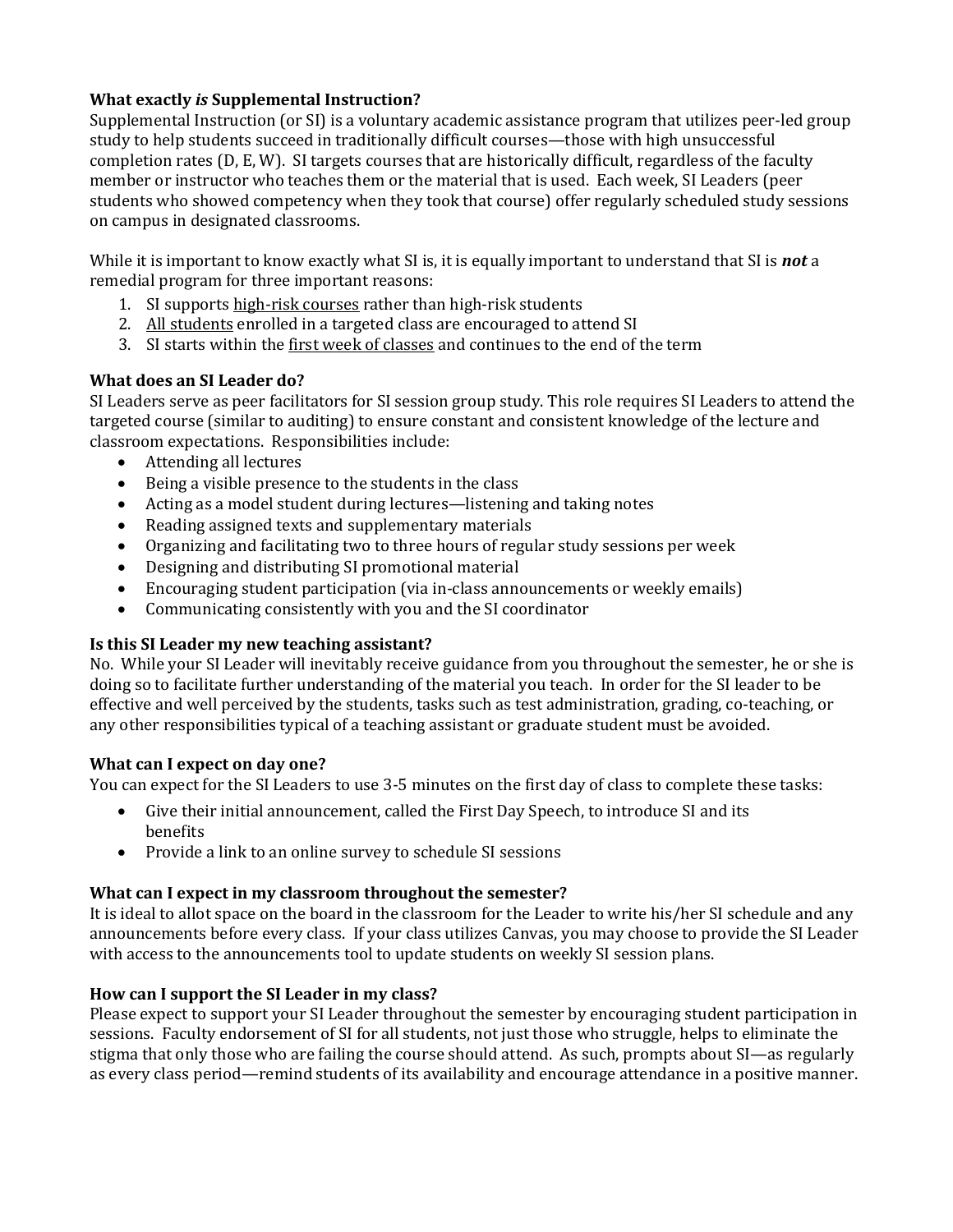# **How will I stay up-to-date with important SI information?**

You and your SI Leader should meet at least weekly, even if only briefly. During this time, you and the SI Leader will be able to exchange information about student performance, issues you're seeing, etc. You can also expect regular communication from the SI program coordinator (Rob Feissner, feissner@geneseo.edu).

# **What happens in the SI sessions?**

Each week, SI Leaders offer regularly scheduled SI sessions which are held on campus in designated classrooms. SI Leaders promote their sessions as "guaranteed study time" because by attending SI students have an opportunity to meet with classmates outside of class and engage themselves in the course material. During a typical SI session, students compare and clarify lecture notes, review textbook readings, and discuss key course concepts. SI also provides an opportunity to complete study activities while developing study skills specific to the course.

# **Who manages and trains the SI Leaders?**

SI Leaders are hired and trained by the Supplemental Instruction Coordinator. Each semester SI Leaders are mandated to attend an intensive two-day SI training program which is always held just before the start of the term, so SI Leaders are ready to begin working and attending lecture on the first day of class. Training topics include:

- The role of the SI Leader
- Developing working relationships with faculty
- Planning and conducting SI sessions
- SI session samples and demonstrations
- Study skills and collaborative learning techniques
- Public speaking: SI announcements in the classroom
- Policies & Procedures

# **What if I have a concern with my SI Leader?**

Immediately call the SI Coordinator 245-5022 or email (feissner@geneseo.edu) to discuss your concerns and to resolve the issue**.** 

# **How much work do I have to do for the SI program?**

SI is maintained through the Office of the Associate Provost for Student Success and coordinated by Rob Feissner. All we ask of faculty in SI-supported classes is that they provide the following:

- A few minutes at the beginning of class for the SI Leader to make weekly announcements
- Time to meet with the SI Leader, allowing him/her to keep faculty apprised of what's happening in the SI sessions
- Access to necessary course materials including a copy of the textbook and access to any subscription based resources used by students (e.g. MasteringBiology, MyMathLab). These are often available at no cost from textbook reps by request of faculty.

# **Do I need to change how I teach?**

No! SI attempts to help students learn how to be successful in the course, regardless of the way you teach. It is not our intention to dictate how you should teach your class. SI will support your teaching.

# **What is the purpose of SI and what are its goals and objectives?**

The purpose of SI is threefold: